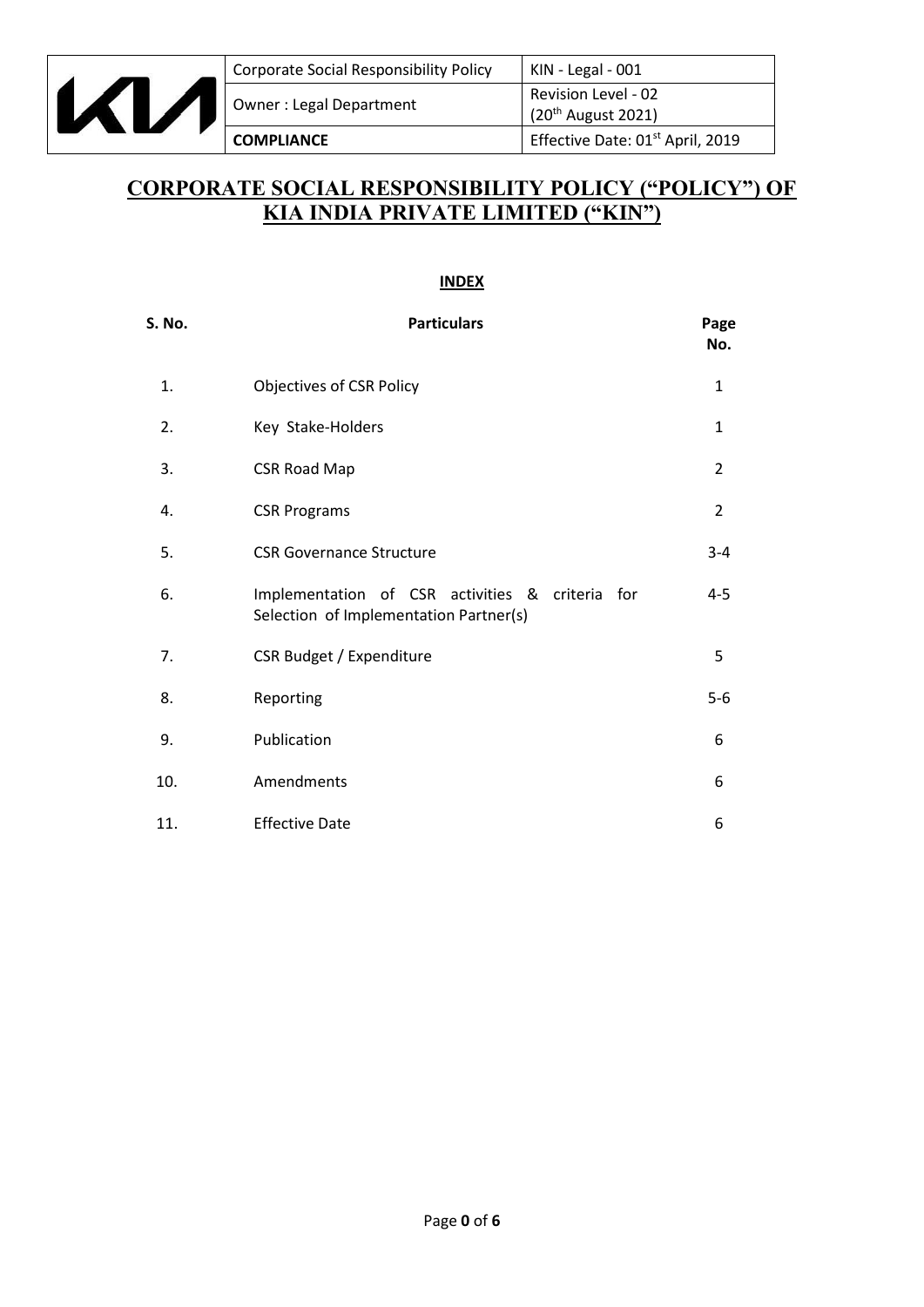

| <b>COMPLIANCE</b>                             | Effective Date: 01 <sup>st</sup> April, 2019          |
|-----------------------------------------------|-------------------------------------------------------|
| Owner: Legal Department                       | <b>Revision Level - 02</b><br>$(20^{th}$ August 2021) |
| <b>Corporate Social Responsibility Policy</b> | $KIN - Legal - 001$                                   |

#### **OBJECTIVES OF CSR POLICY**

- 1.1 The Objective of this Policy is:
- ① Achieve its global vision "**Movement That Inspires**" in line with its 5 core values.



② To comply with Section 135 of the Companies Act 2013 and the Companies (Corporate Social Responsibility) Rules, 2014 as may be applicable and as amended from time to time.

# **2. KEY STAKEHOLDERS**

2.1 The Key stake holders are as follows :



2.2 Focused CSR planning and activities specifically within Anantapur district shall be conducted for sustainable development of the backward areas in coordination with district authorities.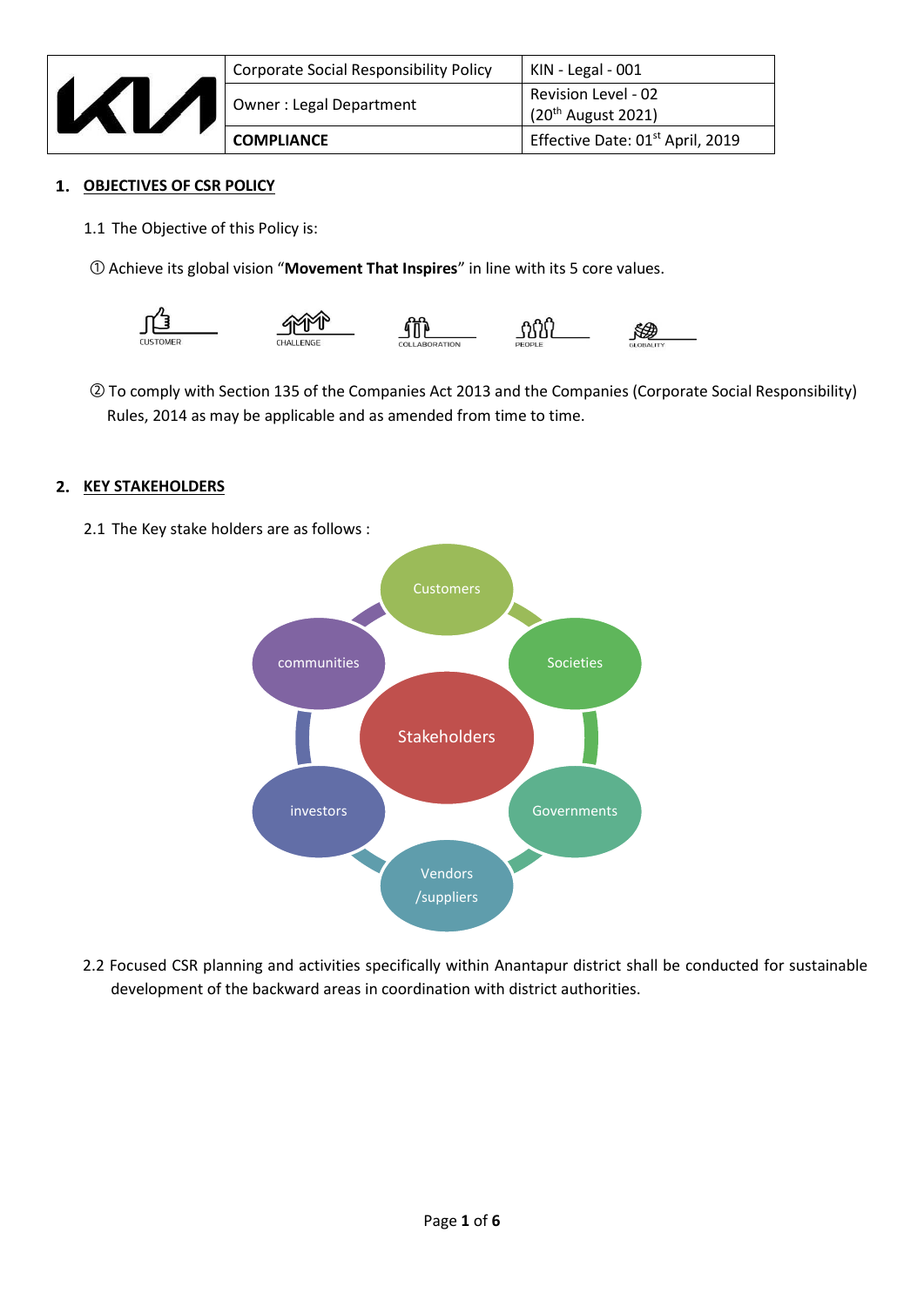

| <b>COMPLIANCE</b>                      | Effective Date: 01 <sup>st</sup> April, 2019          |
|----------------------------------------|-------------------------------------------------------|
| <b>Owner: Legal Department</b>         | Revision Level - 02<br>(20 <sup>th</sup> August 2021) |
| Corporate Social Responsibility Policy | KIN - Legal - 001                                     |

#### 3.  **CSR ROAD MAP**

3.1 The detailed CSR Road map shall be prepared by the CSR Committee with support from Compliance Department.



#### **CSR PROGRAMS**

- 4.1 KIN shall undertake the following activities in compliance with Schedule VII of the Companies Act, 2013.
	- a) Health and Nutrition
	- b) Poverty
	- c) Education
	- d) Community empowerment



- 4.2 The Compliance Department shall identify key CSR programs and suggest specific activities relating to the Programs given in clause 4.1 to the CSR committee, who shall then decide and finalise the activities as it may deem fit and recommend it to the Board for approval.
- 4.3 In addition to above, KIN can contribute to any fund set up by the Central Government or State government qualifying for CSR expenditure and/or providing support during natural disasters.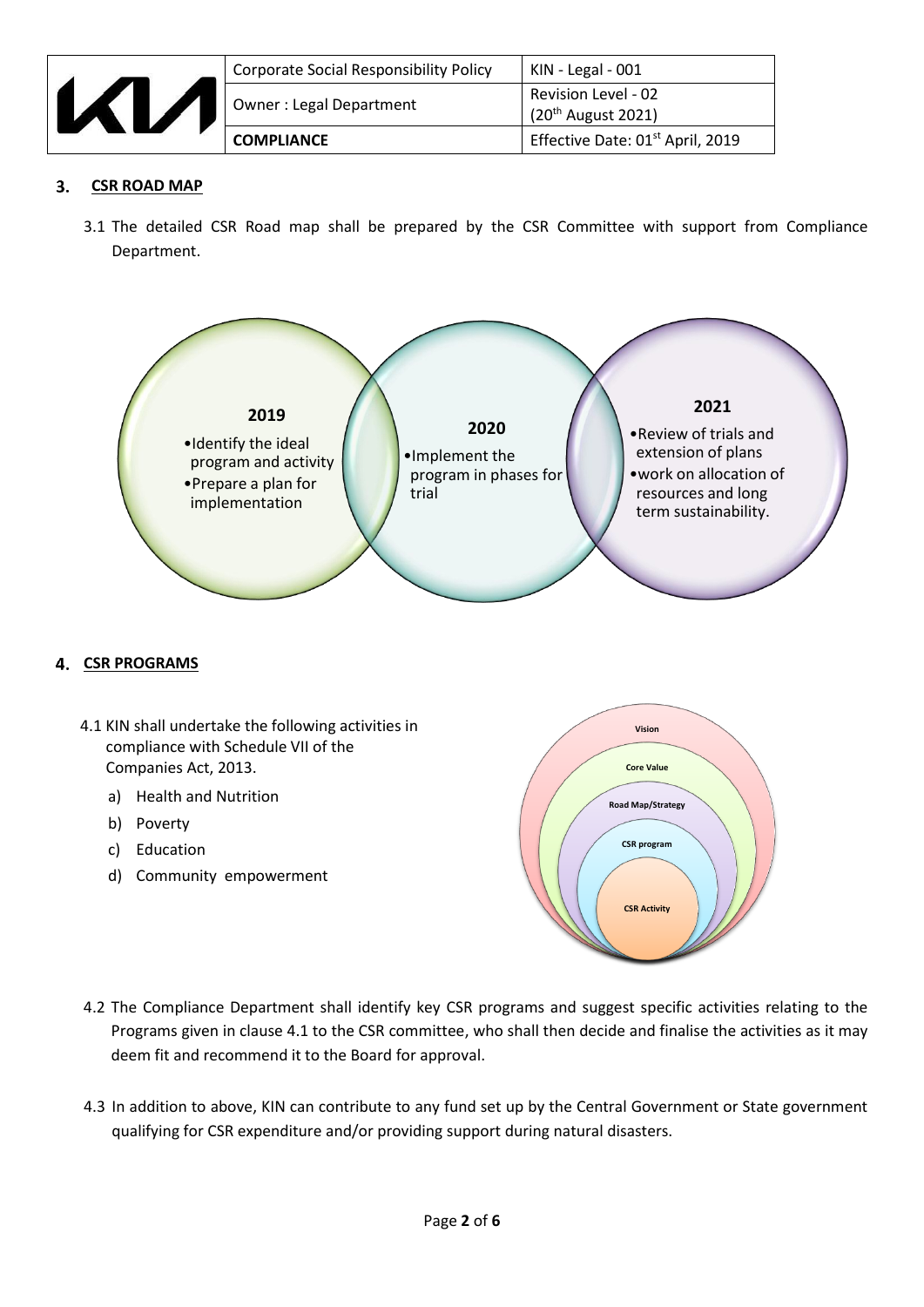

| Corporate Social Responsibility Policy | $KIN - Legal - 001$                          |
|----------------------------------------|----------------------------------------------|
| Owner: Legal Department                | Revision Level - 02<br>$(20th$ August 2021)  |
| <b>COMPLIANCE</b>                      | Effective Date: 01 <sup>st</sup> April, 2019 |

### **5. CSR GOVERNANCE STRUCTURE**

5.1 The Governance structure for CSR shall be as follows :

- ① The Board of Directors shall constitute the Corporate Social Responsibility Committee ("Committee") and the Committee is responsible for recommendation of CSR Policy and Budget to the Board of Directors
- ② The Committee shall consist of two (2) Directors who may further invite Managing Director, all Head of Departments (HODs) and Chief Administrative Officer (CAO) to be a part of the Committee meetings and shall be assisted by the Compliance Department.
- ③ The Compliance Department shall comprise of the Head of Legal Department, Company Secretary, and a CSR resource person from legal department.
- ④ The Compliance Department shall assist & advice the committee on selection of activities and prepare a draft policy, strategy, budget/expenditure report. The Compliance Department shall also monitor and review performance of the organisation or internal team implementing the activities.
- ⑤ Based on the recommendations of the Compliance Department the Committee shall decide the activities to be undertaken, review progress, monitor and maintain a transparent monitoring mechanism, prepare an organisation for implementation of the activities and conduct impact assessment through external agencies if required.
- ⑥ The Committee shall meet bi-annually and submit a report to the Board of Directors which shall include review of the yearly plan and budget. Certain members selected by the Committee shall meet quarterly. The meetings shall be coordinated by the Compliance department who shall also prepare the minutes.
- ⑦ The Committee may invite Executives, Advisors, Senior Management, social organization representatives and other experts as it deems necessary to the Committee Meetings.

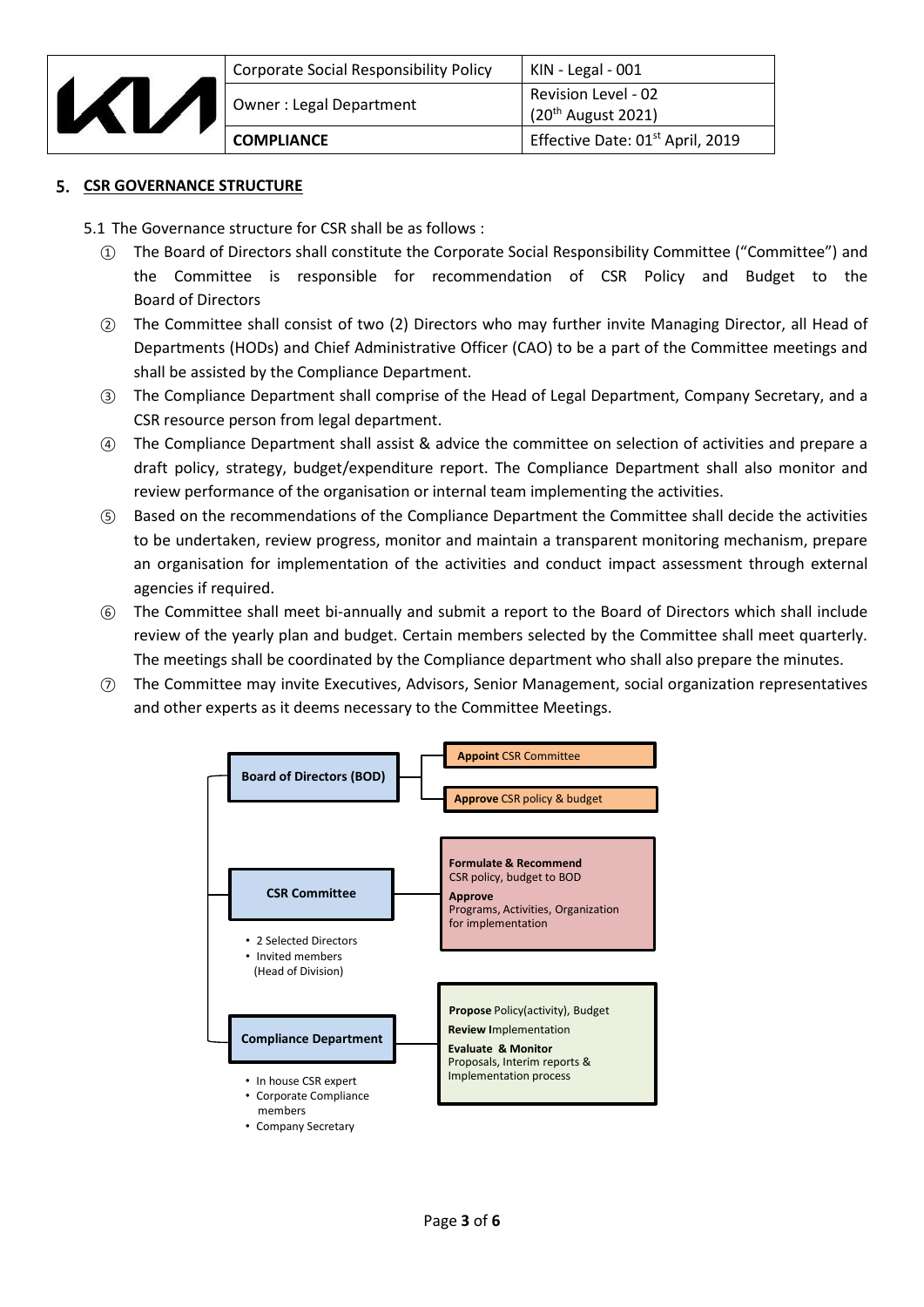

| <b>Corporate Social Responsibility Policy</b> | KIN - Legal - 001                                  |
|-----------------------------------------------|----------------------------------------------------|
| Owner: Legal Department                       | <b>Revision Level - 02</b><br>$(20th$ August 2021) |
| <b>COMPLIANCE</b>                             | Effective Date: 01 <sup>st</sup> April, 2019       |

## 5.2 Quorum

The requisite quorum shall constitute of 2 (two) members of the Committee to be present in person.

5.3 Notice

The notice for any meeting shall be issued by the Compliance department to the members of the Committee or any other person specifically required to be present in any meeting (including the Executives, Advisors, Senior Management, HODs and other individuals referred to above) shall be accompanied by an agenda for this meeting and shall be delivered well in advance, which in no case shall be less than 14 (fourteen) days.

#### **IMPLEMENTATION OF CSR ACTIVITIES & CRITERIA FOR SELECTION OF IMPLEMENTATION PARTNER(S)**

- 6.1 KIN can implement CSR activities on their own resources in accordance with clause 4.2.
- 6.2 In case KIN decides to select NGOs or other third-party non-profit organizations ("Partner Entity") for CSR projects or programs executions and implementation, the following minimum criteria shall be ensured:
	- ① The Partner Entity is a registered Society / Charitable Trust / Section 8 Company which has previously participated in and/or conducted constructive CSR activities;
	- ② The Partner Entity has a permanent office / address in India;
	- ③ The Partner Entity has a valid Income Tax Exemption Certificate; and
	- ④ The Partner Entity has submitted a project proposal and budget which has been approved by the CSR Committee.

6.3 The following procedure shall be followed by KIN for executing CSR Projects with partner entities:

- ① The Committee shall, prior to selecting any single or multiple partner entity, request a detailed project proposal from the partner entity detailing the proposed program objectives, budget and scope of collaboration and in addition obtain a statement of activities and projects that the partner entity has previously engaged in.
- ② Upon project approval, the Committee, for every such individual program or project must formulate and issue a Memorandum of Understanding with the partner entity, enumerating the key roles and responsibilities of each of the parties.
- ③ Contributions shall be made only towards the specific projects identified by the CSR Committee and subsequently approved by the Board.
- ④ Prior to expending the contribution amount to the partner entity, be it in stages or installments as per the progress, the CSR Committee must ensure that the said entity has all the requisite approvals required under all applicable laws.
- ⑤ In addition to the above, the Committee may at its discretion, conduct preliminary due diligence exercises and assessment of partner entities based upon credentials, governance, risk, financial controls and regulatory compliances. This may involve obtaining audited financial statements, including cash flow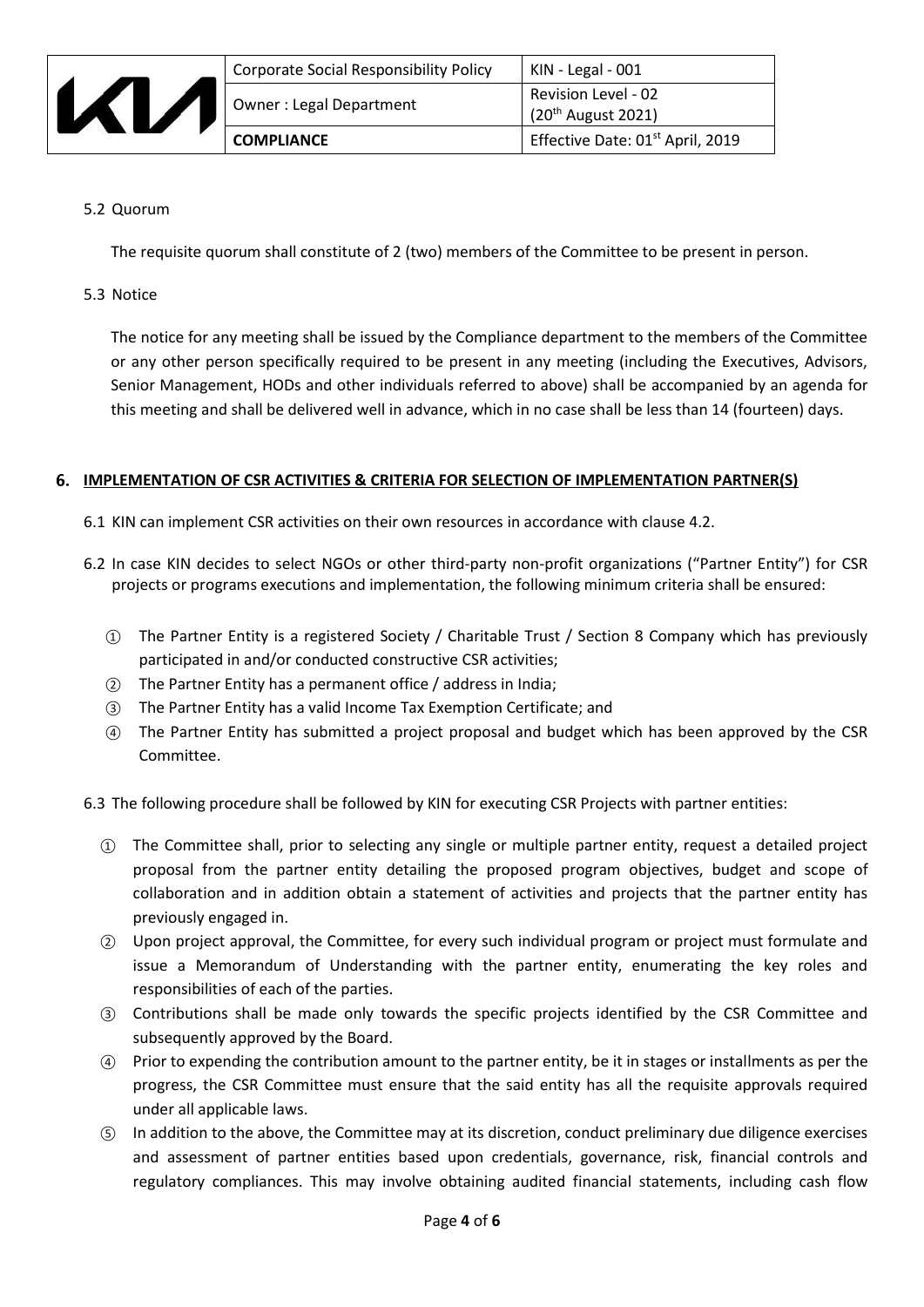| ÷. | ÷ |  |
|----|---|--|

|  | <b>Corporate Social Responsibility Policy</b> | KIN - Legal - 001                                       |
|--|-----------------------------------------------|---------------------------------------------------------|
|  | <b>Owner: Legal Department</b>                | Revision Level - 02<br>$\frac{1}{20^{th}}$ August 2021) |
|  | <b>COMPLIANCE</b>                             | Effective Date: 01 <sup>st</sup> April, 2019            |

statements within 60 (sixty) days of the end of the relevant financial year and any information which may affect the implementation or adversely impact the CSR Project or activities of the partner entity in general.

6.3 Infrastructure**:**

The basic infrastructure of the NGO should be in place which includes fixed place of operation, clearly defined staff structure including number, names, roles & responsibilities of the staff etc. involved in the project, organization's capacities, staff experience and expertise in the context of the proposed project and otherwise, geographical area covered by the organization, other projects undertaken by the Organization. NGO should disclose financial assistance received from other sources.

6.4 Credible links: NGO should, preferably, have prior experience in the proposed area of work.

- ① NGO should have an established track record of three years in any of the related development fields as mentioned in Schedule VII of The Companies Act
- ② NGO should have no conflict of interest with the government, KIN or any of KIN's shareholders
- 6.5 The CSR Committee may, subject to approval of the Board, engage external agencies or consultants to undertake any of the above-mentioned procedural checks to evaluate the partner entity credentials.

# **CSR BUDGET/ EXPENDITURE**

- 7.1 For achieving its CSR objectives through implementation of meaningful and sustainable CSR programmes, KIN shall endeavour to allocate the following as its Annual CSR Corpus:
	- ① As required by Law for compliance
	- − 2% of average net profits made during the 3 (three) immediately preceding financial years, as prescribed under Companies Act 2013 read with the Companies (Corporate Social Responsibility Policy) Rules, 2014 and unspent amount, if any, for any financial carried forward to the next financial year;
	- − Any income arising therefrom; and
	- − Surplus arising out of CSR activities.
	- ② As may be approved by the Board of Directors in excess of the legal requirement.
- 7.2 All expenditure incurred by KIN in pursuance of CSR activities shall be diligently documented as per a prescribed format or schedule mutually agreed between the Committee and the Board. It is hereby clarified that surplus arising out of CSR projects or programs shall not form part of business profits of the KIN.

#### **REPORTING**

8.1 An annual comprehensive CSR Report shall be included in the Directors' Board Report within the Annual Financial Report of KIN and submitted to the Board by the CSR Committee for approval.